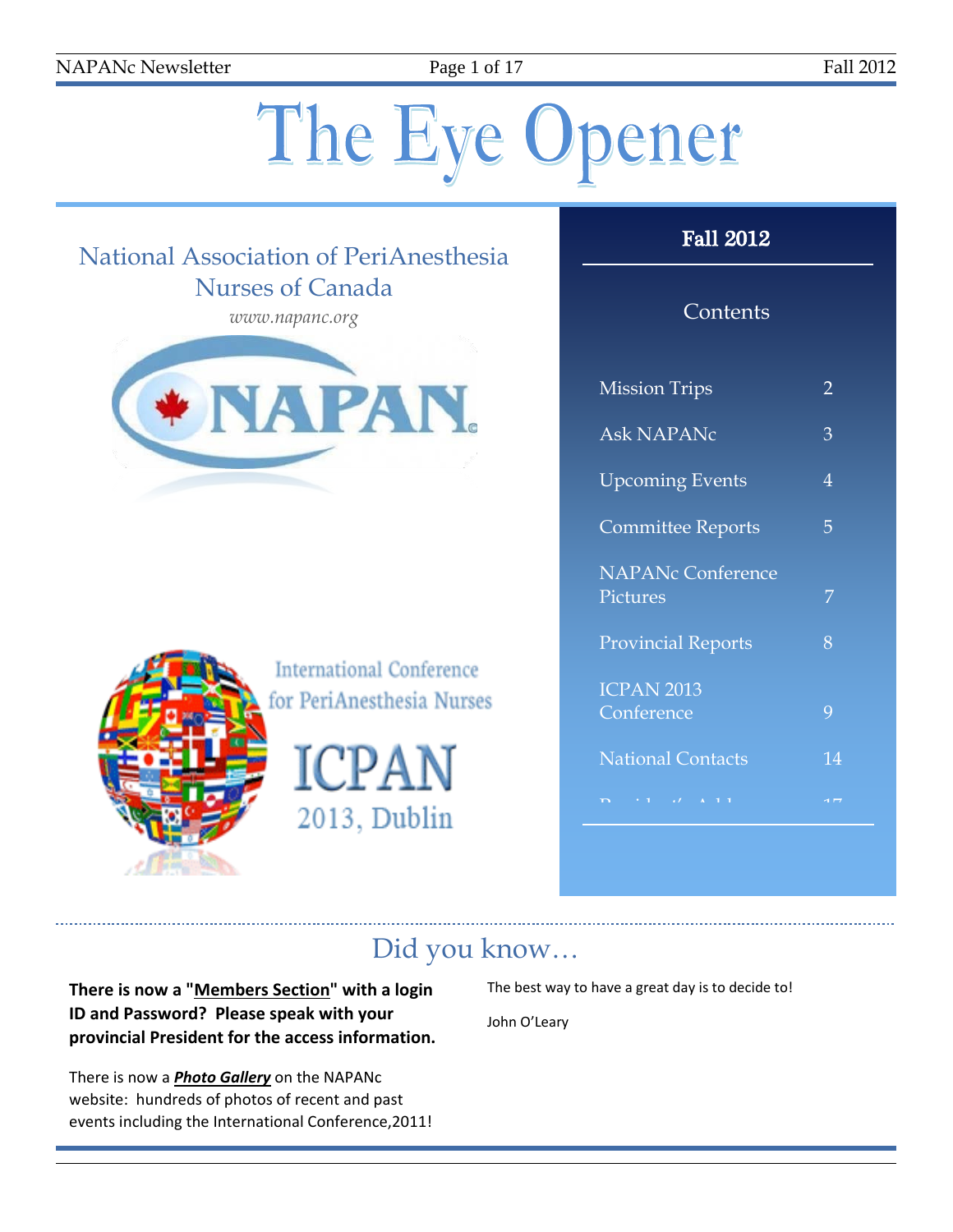# Project Hands Mission Trip

Almost a year ago to the day I was searching for my next adventure. It had been my life long goal to provide medical care to those less fortunate. I was forwarded to the group Project Hands; a Vancouver based nonprofit organization that works in partnership with the Guatemalan people to provide sustainable medical care. The group was recruiting post anesthetic recovery room (PARR) nurses. At that point I was a surgical nurse at Royal Inland Hospital (RIH) in Kamloops, BC and then decided to apply for a position in PARR. I was fortunate to have secured that position and consequently accepted to go to Guatemala with Project Hands.

This particular trip was a 10 day plastics and burn surgical trip to the small rural town of San Juan Sacatepéquez, Guatemala. Many of the patients were young children and the surgeries were complex. We learned when we arrived that many of the indigenous Mayan population still cook on open fires, and consequently have a high incidence of burns. Patients had traveled from all parts of Guatemala to receive our medical help.

As a medical group coming from all different areas of expertise, it quickly became apparent that we would need to work as a cohesive team in order to get this important work completed. This

would become one of the most rewarding aspects of this trip. As a new PARR nurse I gained skills and invaluable knowledge from my partner, an experienced recovery nurse from Royal Columbian Hospital in Vancouver, Mary Lou Dresher. Throughout this experience, I was present for some amazing moments that have changed my life forever. I was able to watch the surgeons do innovative and complex procedures, but also be apart of some touching postoperative moments. The first surgical day consisted of intensive cases including multiple skin grafts from various parts of the body. After hours of surgery the patients would wake up, and no matter the pain, they did not complain but only express their immense gratitude

We worked long and difficult days, but it was worth it to see the changes we made in these peoples lives. There is not a day that goes by I do not think back fondly of the memories I made on that trip, and the great people with which I was able to work. I am forever grateful to the founders of Project Hands, Barbara and George Maryniak, for their hard work and dedication to this great cause. There will be another Project Hands surgical trip in April of 2013 and I would be so fortunate to be able to join them.





If you are interested in learning more about this organization or donating to their great cause the website is [http://www.projecthands.org/.](http://www.projecthands.org/)

.

**By Rikki Martens**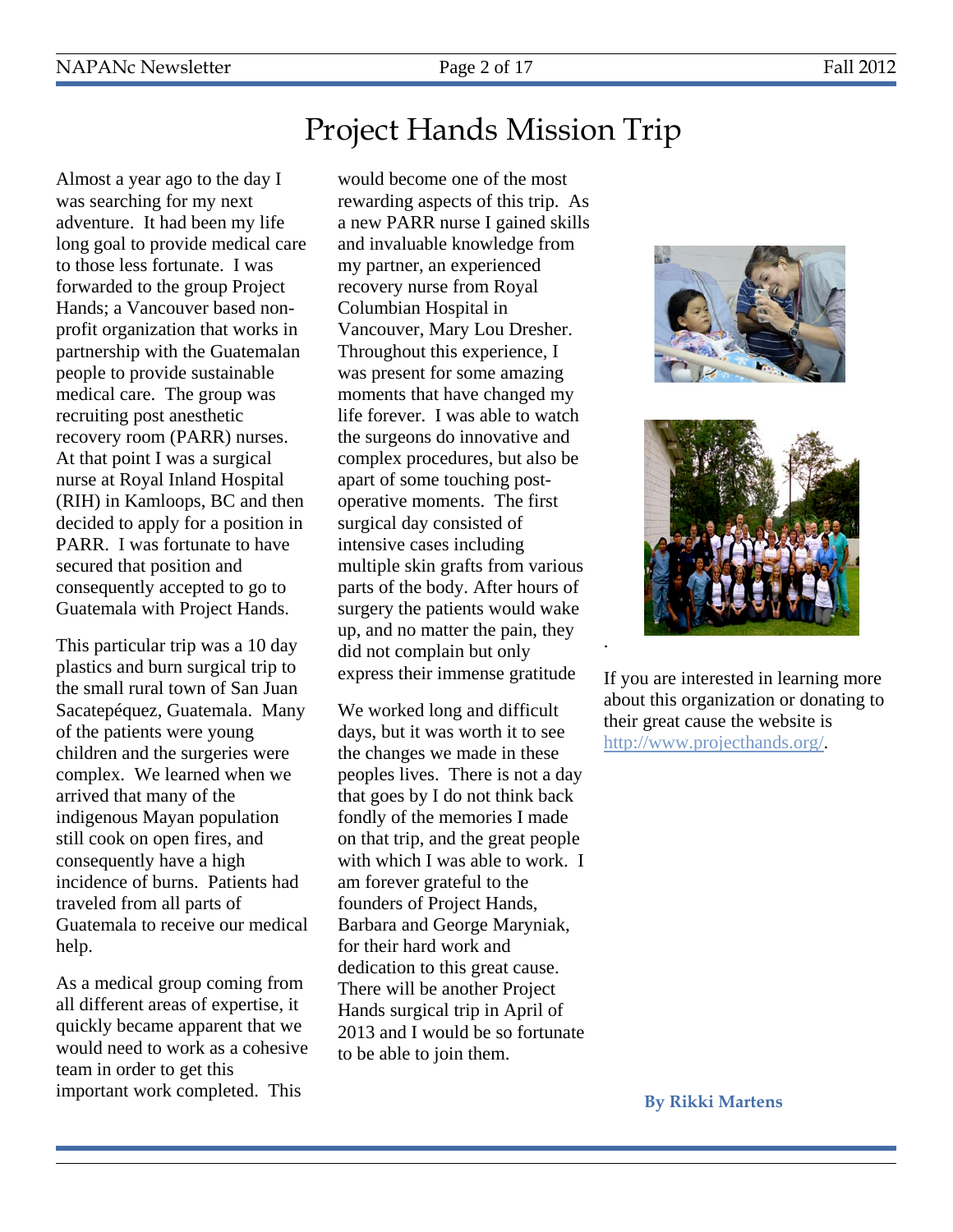

# Ask NAPAN

I wanted to know what the practice was in your PACU's regarding recovery of pneumonectomy, either VATS or



open. What is you practice in your hospitals? Post-op to ICU or overnight in PACU? We are having a little tug or war between the surgeon and anesthesia and what's best practice and safe for the patient.

Sonia Boccardi, MScN., CNCC

Conseillère Clinique en Soins Infirmiers - Nursing Clinical Consultant Salle de Réveil/Endoscopie – Post Anesthesia Care/ Endoscopy 514-340-8222 x 3972 sboccardi@jgh.mcgill.ca



At Trillium our pneumo cases go to ICU direct (or to PACU if no bed…..). They go from ICU to the surgical unit on Post-op day 1 if all

is well. There is no pathway or specific order set for this population.



We have an ongoing issue here at the Janeway of recovering patients after hours in PICU. There is one PACU nurse with PICU nurses being the second RN. According to our standards, does it not say that "Two RN's, both competent in Perianesthesia nursing in phase 1 level of care, must be present in the same room at all times"? I am concerned that our current practice is not meeting National Standards.

My question is, does a PICU nurse qualify as a

competent PACU RN? Our PICU does not recover patients, and the PICU are currently requesting orientation on how to recover a patient that is extubated comes to PICU directly from the OR.

Your input on this issue would be greatly appreciated –



Our standards state that 2 RNs, both competent in perianesthesia nursing should be available at all times whenever a patient is in the Phase I recovery, immediately following anesthesia. An ICU RN is NOT a perianesthesia nurse, at least not without further training!



Just wondering what the standard is for taking vital signs in PACU.

UVital signs are monitored continuously and documented at minimum of every 15 minutes, and on admission and upon discharge to Phase II. Vitals signs include respirations, blood pressure, pulse, cardiac rhythm, temperature, any hemodynamic readings. See page 134 of the Standards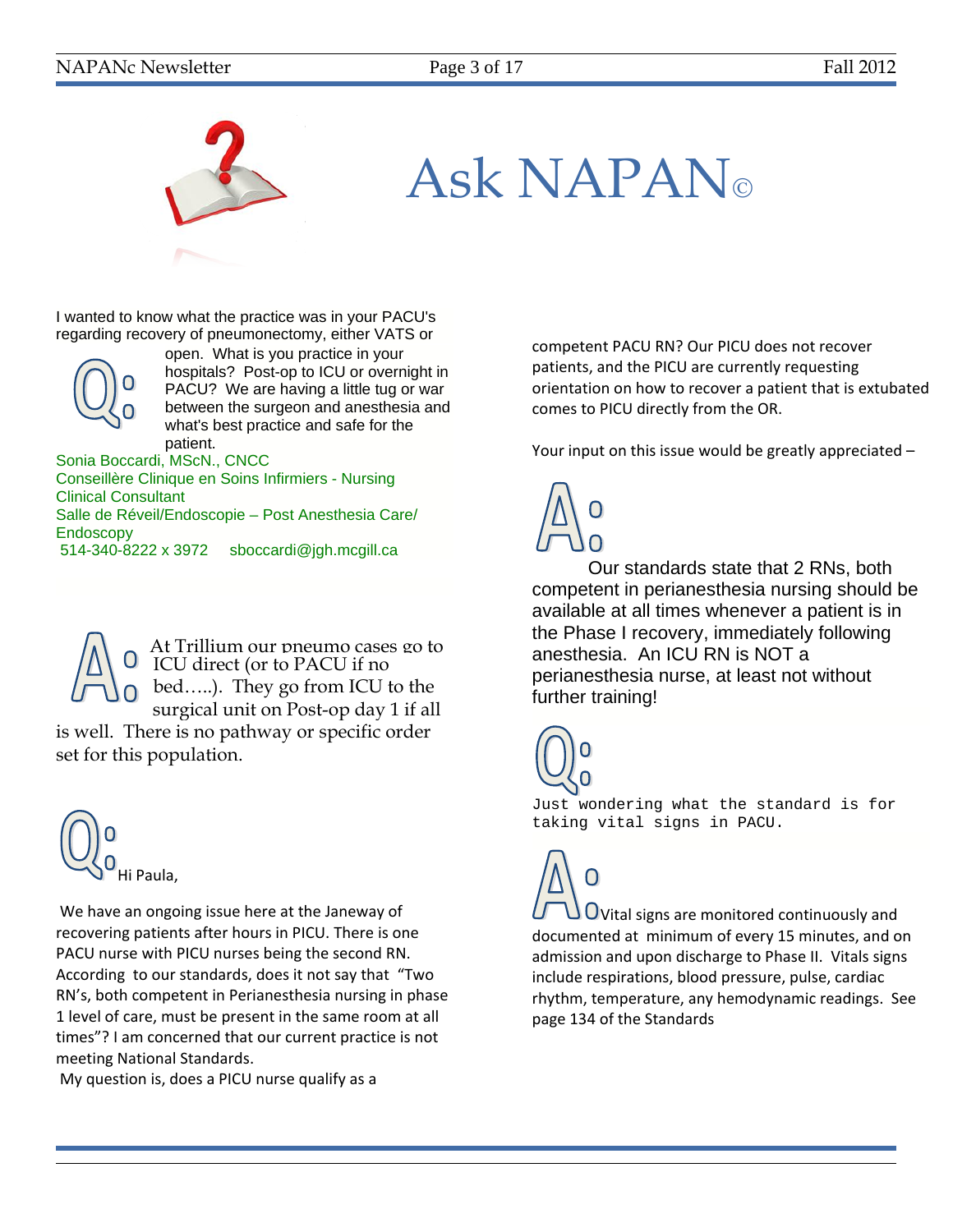## Pictures from Nova Scotia



Thank you to Marion Power for years of service as she steps down from PeriAnesthesia nursing (retires) and NAPANc.

And thanks to the Nova Scotia PeriAnesthesia Nurses for a great conference. They even arranged for some pretty nice weather while we were there.



Updates

NAPAN<sup>©</sup> 12<sup>th</sup> Annual National Conference will be held in Regina, Saskatchewan in Spring 2014.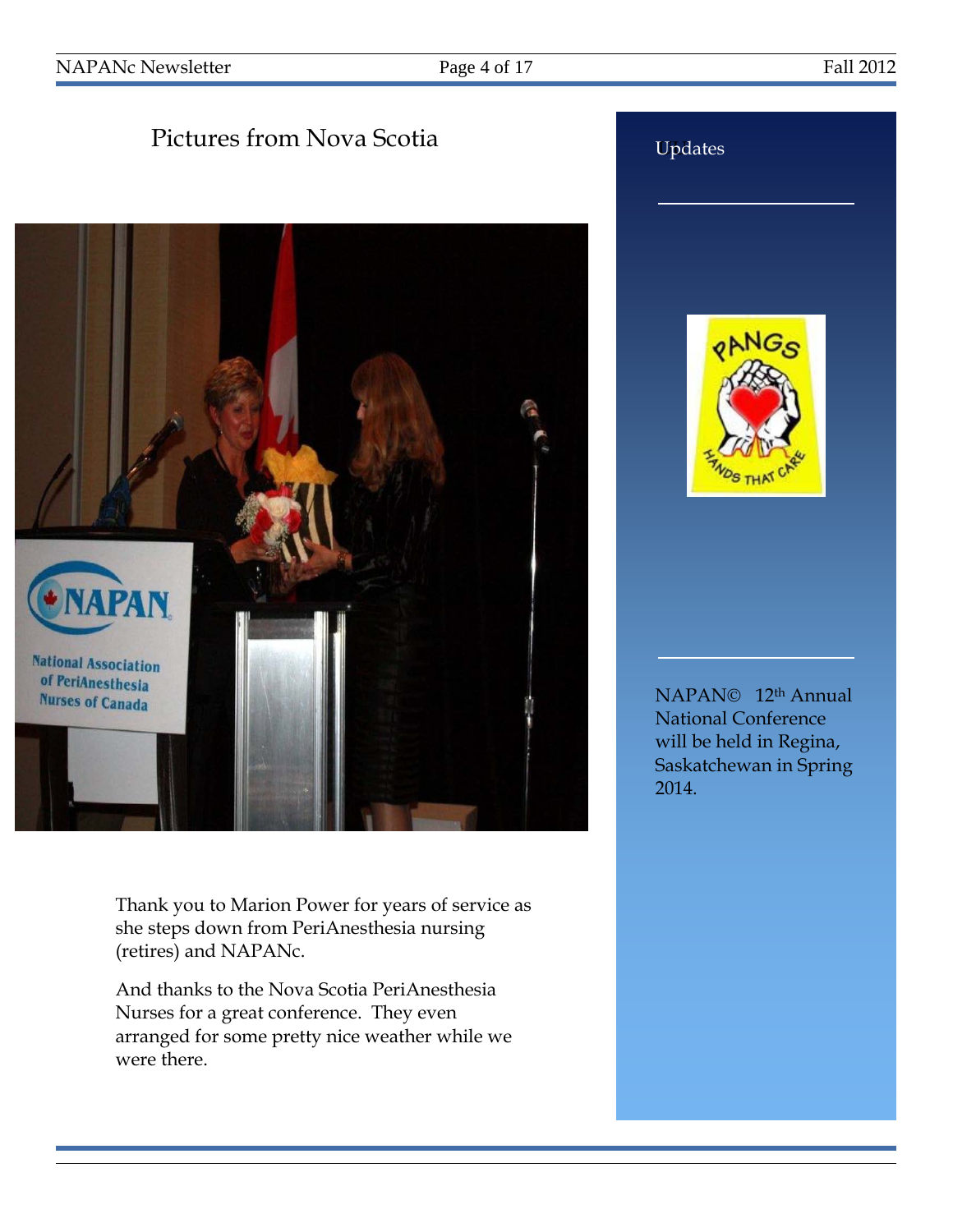| <b>Committee Reports</b>                                                                                                                                                                                                                                                                                                                                                                                                                                                                                                                                                                                                                                                                                                                                                                                                                                                                                                                                                                                                                                                                                                                                                                                                                                                                  |                                                                                                                                                                                                                                                                                                                                                                                                                                                                                                                                                                                                                                                                                                                                                                                                                                                                                                                                                                                                                                                                                                                                                                                                                                                                                                                                                                                                                             |                                                                                                                                                                                                                                                                                                                                                                                                                                                                                                                                                                                                                                                                                                                                                                                                                                                                                                                                                                                                                                                                                                                                                                                                                                                                                                                              |  |
|-------------------------------------------------------------------------------------------------------------------------------------------------------------------------------------------------------------------------------------------------------------------------------------------------------------------------------------------------------------------------------------------------------------------------------------------------------------------------------------------------------------------------------------------------------------------------------------------------------------------------------------------------------------------------------------------------------------------------------------------------------------------------------------------------------------------------------------------------------------------------------------------------------------------------------------------------------------------------------------------------------------------------------------------------------------------------------------------------------------------------------------------------------------------------------------------------------------------------------------------------------------------------------------------|-----------------------------------------------------------------------------------------------------------------------------------------------------------------------------------------------------------------------------------------------------------------------------------------------------------------------------------------------------------------------------------------------------------------------------------------------------------------------------------------------------------------------------------------------------------------------------------------------------------------------------------------------------------------------------------------------------------------------------------------------------------------------------------------------------------------------------------------------------------------------------------------------------------------------------------------------------------------------------------------------------------------------------------------------------------------------------------------------------------------------------------------------------------------------------------------------------------------------------------------------------------------------------------------------------------------------------------------------------------------------------------------------------------------------------|------------------------------------------------------------------------------------------------------------------------------------------------------------------------------------------------------------------------------------------------------------------------------------------------------------------------------------------------------------------------------------------------------------------------------------------------------------------------------------------------------------------------------------------------------------------------------------------------------------------------------------------------------------------------------------------------------------------------------------------------------------------------------------------------------------------------------------------------------------------------------------------------------------------------------------------------------------------------------------------------------------------------------------------------------------------------------------------------------------------------------------------------------------------------------------------------------------------------------------------------------------------------------------------------------------------------------|--|
| Nominations Committee Report to the Board of<br><b>Directors</b><br>Oct. 19, 2012<br>Dartmouth, NS<br>The Nominations Committee has followed the<br>calendar as outlined in the terms of Reference. At<br>the time of preparing this report, there have been<br>invitations to those volunteers who have been<br>considered for Executive and Committee Chair<br>responsibilities.<br>Vacancies are: President-Elect; Treasurer-Elect;<br>Secretary-Elect;<br><b>Fundraising Chair; Standards Chair</b><br>The next steps will be to announce the vacancies<br>at the Annual General Meeting on Oct. 21 and ask<br>for nominations from the floor. The nominator<br>may propose a person and the Chair will ask if the<br>nominee will let their name stand. The Chair will<br>then continue with the process.<br>If there are no candidates, then the vacancies are<br>reviewed by the Executive who can appoint a<br>Chair until there is another election or a volunteer<br>steps forward.<br>The Terms of Reference need to be updated and<br>corrected. See attached.<br>Please let me know if you would like to put<br>forward a nominee or have any questions.<br>Respectfully submitted,<br>Laura Van Loon, Chair<br><b>Nominations Chair</b><br>Immediate Past President, NAPANc | Normes de pratique premiere edition:<br>2009<br>Pediatric Resource Group: Sept. 15,<br>2009 - 2011<br>Standards for Practice 2 <sup>nd</sup> Edition:<br>released October 2011<br>Normes de pratique secondaire<br>edition: August 2012<br>Committee Chair(s)<br>- Shirley Clarke: 2004<br>Melanie Connors, Chair: 2004-2008 and Co-Chair<br>Sue Kennedy: 2004-2006<br>- Paula Ferguson: Interim, 2008<br>- Marion Power and Laura Van Loon, Co-Chairs:<br>2009-Oct. 21, 2012<br>The completion of publishing the Standards for<br>Practice 2 <sup>nd</sup> Edition in English and French has<br>been a great accomplishment through the<br>wonderful collegial work of our committee's<br>focus, friendships and generosity of time and<br>expertise.<br>To date we have sold 226 English Standards and<br>6 French Standards.<br>We are gearing up for the Standards<br>Committee's work, which will involve<br>researching and writing a Pediatric Resource,<br>our Position Statement for the Nurse<br>Practitioner in Anesthesia and updating the<br>Standards for Practice.<br>We will supply a survey as usual for the<br>conference delegates and have the results<br>tabulated for the next Standards Committee<br>meeting. These surveys give us some of the<br>membership's priorities for our Standards for<br>Practice, names of potential members who are<br>interested in long-term and short-term projects, | NAPAN© Website "Committee"<br>Report to Board of Directors<br>October 19, 2012<br>Updates since June, 2012:<br>Front Page Slideshow: added "NAPANc Needs<br>Your Help" with photo and link to<br>Nominations and Vacancies; removed link to<br>NCLEX exam; Added "Now available in<br>French!" to Standards slide<br>Updated Provincial application forms,<br>conference updates as requested<br>Spotlight: PeriAnesthesia Nurses on a mission:<br>Certification Information: added Competency<br>development meeting in November in Ottawa<br><b>New Additions:</b><br>Membership login: added more information,<br>including newsletter.<br>New photo gallery: with 3 photo albums<br>(ICPAN, 2011; NAPANc conference 2011;<br>NAPANc archives)<br>Added photos to Aseptic Surgery Forum<br>information.<br>Inquiries to info@NAPANc.org (Paula's email):<br>- Standards orders via website interactive<br>forms<br>- Info re: National Conference 2012<br>updated<br>- Questions re PACU etc.: saved for newsletter<br>Forum updates:<br>Very underutilized. Please everyone start<br>discussions or answer someone else's?<br>Spam hits. Deleting "spam users" as they<br>come in (email notification for each new<br>"member"). Thao Le now assisting to clear<br>spam hits as they come in.<br>Two new enquiries only. |  |
| Standards Committee Report for BOD                                                                                                                                                                                                                                                                                                                                                                                                                                                                                                                                                                                                                                                                                                                                                                                                                                                                                                                                                                                                                                                                                                                                                                                                                                                        | interest regarding writing our certification<br>exam starting 2014 and a chance for a free copy                                                                                                                                                                                                                                                                                                                                                                                                                                                                                                                                                                                                                                                                                                                                                                                                                                                                                                                                                                                                                                                                                                                                                                                                                                                                                                                             | Suggestions for Revision: None                                                                                                                                                                                                                                                                                                                                                                                                                                                                                                                                                                                                                                                                                                                                                                                                                                                                                                                                                                                                                                                                                                                                                                                                                                                                                               |  |
| October 19, 2012<br>The Standards Committee History<br>formally established in 2004<br>Board adopted English and French<br>languages for publications<br>Annual Standards Survey commenced:<br>2005<br>Standards for Practice 1 <sup>st</sup> Edition:<br>released 2008                                                                                                                                                                                                                                                                                                                                                                                                                                                                                                                                                                                                                                                                                                                                                                                                                                                                                                                                                                                                                   | of the current standards.<br>The Co-Chairs wish to thank the Committee<br>members and the Board of Directors for your<br>diligence and perseverance during our term and<br>the process of publishing this 2 <sup>nd</sup> edition. It has<br>been a wonderful experience and we hope that<br>these standards are useful in promoting our<br>perianesthesia specialty.<br><b>Marion Power</b><br>Laura Van Loon<br>Co-Chair, Standards Committee NAPANc                                                                                                                                                                                                                                                                                                                                                                                                                                                                                                                                                                                                                                                                                                                                                                                                                                                                                                                                                                      | Discussion: "Spotlight": Any other Missions?<br>Vision: Photos and biographies to the<br>"Organizational Structure", under each person<br>in each section<br>Respectfully submitted,<br>Paula Ferguson<br>Website Chair<br>October 19, 2012                                                                                                                                                                                                                                                                                                                                                                                                                                                                                                                                                                                                                                                                                                                                                                                                                                                                                                                                                                                                                                                                                  |  |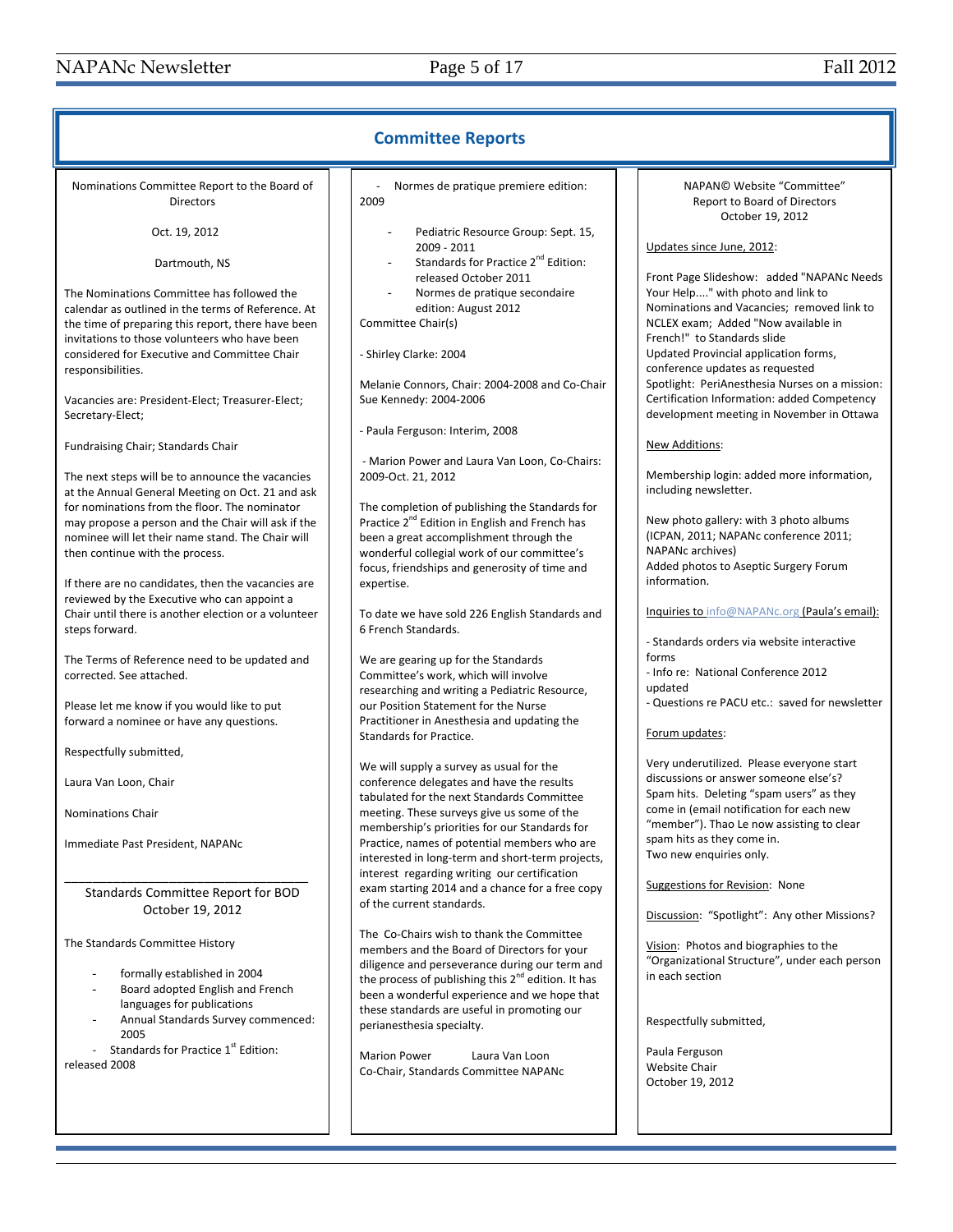### NAPANc Newsletter Page 6 of 17 Fall 2012

NAPAN© Newsletter "Committee" Report to Board of Directors

October 19, 2012

- A. Last Newsletter: September, 2012:
	- 1. Content? Articles? 2. Content of "Ask NAPANc":
	- using emails that come in
	- 3. Suggestions for inclusions? Send articles please!
- B. Next Newsletter: November, 2012: Inclusions:
	- 1. Follow up from Conference 2012 including photos
	- 2. More PeriAnesthesia Nurses on a Mission? Any offers?
	- 3. Link to Certification update 4. Sponsorship Opportunities for: 1) Certification with link to: interactive order form for Sponsorship of Certification
	- 5. Updated list of Certification Donors
	- 6. Link to "Join NAPANc: Nomination Forms"
	- 7. Notice of Membership Login: contact your provincial rep 8. Standards for Practice:
	- NOW IN FRENCH! with order form (link) 9. Other suggestions?
- C. Distribution: Timeline: All Provincial Presidents must ensure distribution of NAPANc Newsletter within 2 weeks of receipt to all NAPANc members in their provinces
- D. Members Only Login: Full newsletter, financial information

Respectfully submitted,

Colleen Archbold, Newsletter Chair, October 19, 2012

Fundraising Committee Report to the Board of **Directors** 

#### Oct. 19, 2012

#### Dartmouth, NS

#### Charitable Number: Revenue Canada

The President obtained and forwarded more information to Revenue Canada as we continue to pursue Charitable Status.

Revenue Canada has accepted our changes to the NAPANc Constitution and By-laws as passed at our last Annual General Meeting in Toronto, ON.

One of the main reasons that we started this process was to fundraise for the Certification Funds required by CNA. We have the amount required due to the profit from the hard work that NAPANc President and volunteers carried out by staging the First ICPAN Conference.

Question: Shall we continue to pursue charitable status with the capability of issuing income tax receipts?

#### Fundraising for Standards for Practice

Thanks to all the individual donors and provincial perianesthesia groups, and others who have provided the necessary funds for completing this send edition of NAPANc Standards for Practice. Once again we included the logos of all the perianesthesia jurisdictions on the covers. It is wonderful to have total support of our membership.

We have printed the French Standards for Practice Edition 2 during the summer of 2012.

Standards sold to date: English  $-126$ ; French  $-6$ 

Standards ordered: English - : French - 50

The Standards will be for sale at the conference. Please encourage your units, libraries and others to purchase this resource for their own libraries as well. The form remains on the website.

Anyone wishing to donate to our Third Edition, please mark your donation to the Standards Publication so that we can acknowledge your contribution on the cover and on our website and newsletter.

#### Certification

Thank-you to several donors and perianesthesia groups for the financial contributions to the Certification Fundraising projects. Our first installment owing the CNA was paid from the several years of fundraising prior to the ICPAN Conference.

We have the balance required due to the profit from the hard work that NAPANc President and volunteers carried out by staging the First ICPAN Conference.

Laura Van Loon, Fundraising Chair NAPANc

#### NAPAN© Certification Committee Report to Board of Directors

– We submitted proposal in 2010 and were approved in Feb 2011, designating us as a specialty. We were informed this summer that we would be contacted by ASI (exam company) to develop the exam. The first meeting of the Exam committee, of 8 people just met by teleconference call in October to discuss their role. We have 8 more people from across Canada who will meet in Ottawa in late November to develop the Competencies that our exam questions will be based on. This is the Competency committee. This exam will be in English and in French and we will be able to register to write it in the fall of 2013 (October).

Question: Cost for the exam: \$400 approximately

How are we going to prepare ?– we will be developing a prep guide to assist the members in exam preparation. Once you have registered, you should be able to receive the prep guide.

Can foreign nurses write the exam?–you must be a member of CNA to write the exam.

Do we know where we will be writing –there will be multiple sites throughout Canada to write the exam. It will be written on the same date, across the country, and is still paper based.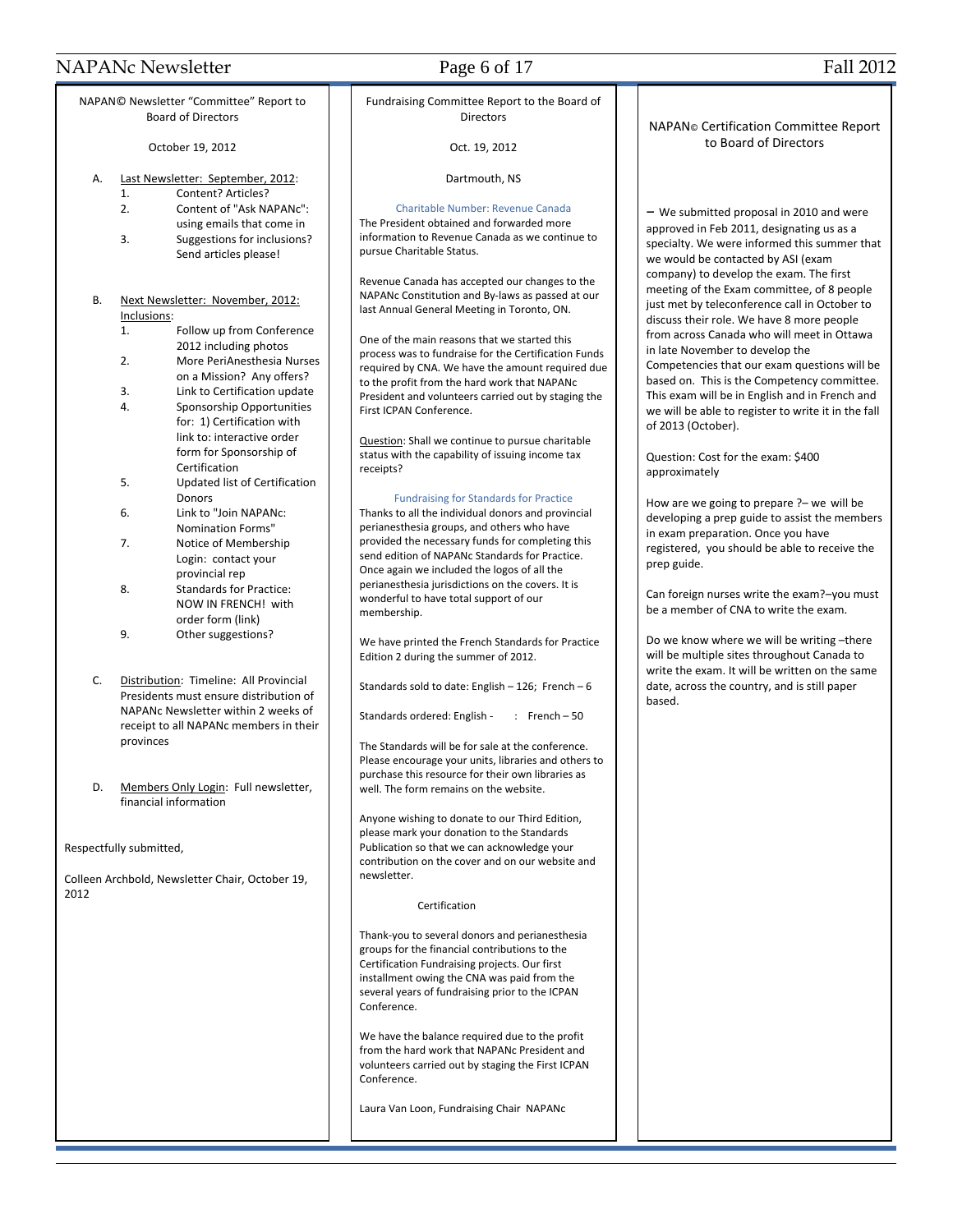## NAPANc Newsletter Page 7 of 17 Fall 2012

## **NAPANc Conference Photos**

Laura Van Loon, one of the founders of NAPANc and the first President, celebrated a very special birthday during the conference. Here she was being recognized during the dinner. Happy Birthday Laura.

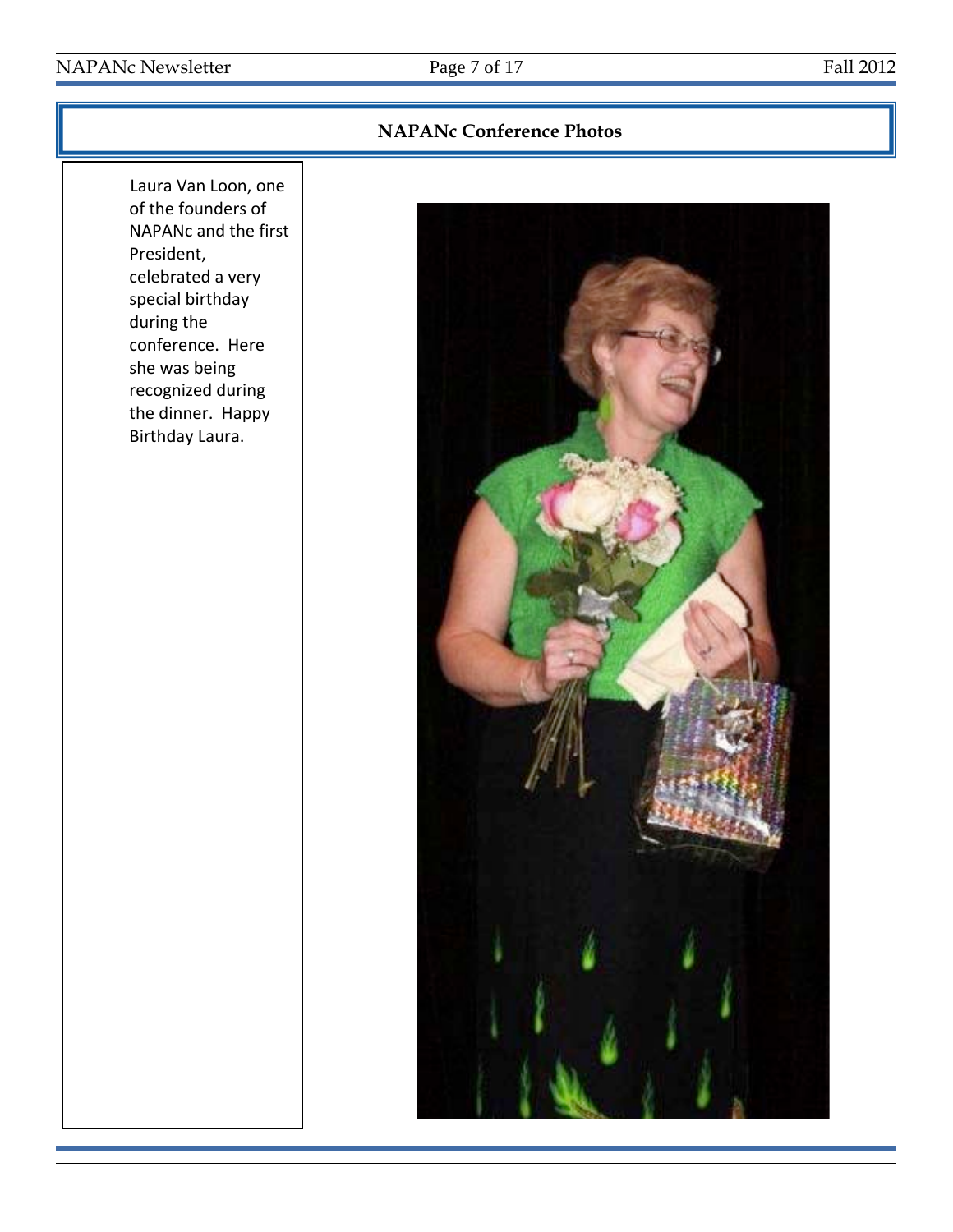#### **Provincial Reports**

#### **OPANA**

First of all let us begin by saying we are thrilled to be joining the NAPANc conference here in Halifax. There are four members attending from the OPANA BOD and we look forward to meeting many of our colleagues from across the country. So much work goes into planning and running a conference and we wish you the very best and thank you for hosting in 2012.

OPANA has been extremely busy and we have so many work projects on the go within our association. Presently OPANA members to date stand at 213. As an association we are moving in new directions. Commencing November  $1<sup>st</sup>$  our membership year begins to the following October 31 $<sup>st</sup>$  of</sup> 2013. This allows us to sync with the RNAO- Registered nurses of Ontario renewal and entice more members to join OPANA.

With the representation of free standing clinics to our Board we are exploring and reaching out to the community based PeriaAnesthesia clinic setting. Most exciting! The latest dentistry standards have been published as of June 2012 and are on the website. This has cued us to review our standards and amend the standards to include Dentistry and free standing clinics.

The bottleneck scenario has been on our minds of late and we are addressing this as a priority project at Hamilton Health Sciences. We are in the midst of completing our design for the satellite PACU to sit within the SDU unit. This will be a 6 bay PACU unit staffed by PACU nurses for patients who have met inclusion criteria regarding regional blocks and require observation outside of the PACU. Patients in the ortho, urology, gync and gen surgery population who have only received a regional block will be admitted to this unit. Our algorithm is complete and being reviewed by anesthesia. The main goal is to reduce the bottleneck in PACU and hopefully in 2013 we will be ready to launch. Construction is still required with regards to monitoring installation and other items for the physical space plan.

Other directions being addressed at Sunnybrook Hospital and a city wide project entail examining the PeriAnesthesia care pathway for patients having colorectal cancer surgery. Pathway is Called ERAS (Enhanced recovery After Surgery) and BPiGs (Best Practices in general surgery)and moving forward in practice to include the .On November  $24<sup>th</sup>$  at our workshop this topic will be presented in addition to peds sedation in the outpatient free standing clinic setting. Here we will host our Annual AGM to bring forth all that is new and exciting and share with our members. This workshop will be free to OPANA members.

In Ottawa, there has been much work on remodelling the preadmission clinics- amalgamating into one site. We have done this also at HHS and find that it was a rough transition at first but has improved flow greatly- like one stop shopping for patients instead of having to go to various other areas. In Ottawa, the PACU is also expanding by 5 bays to support four new ORs. This will allow PACU to support the new ORs that will bring an innovative platform for neurosurgical patients as well as new endoscopy suites for the vascular specialty.

Behind the scenes the OPANA Standards committee is working on revising the standards and creating new ones for the  $7<sup>th</sup>$  edition. We are a dedicated group who believe in continuing this important work as we find our PA nursing colleagues reach out to our standards for reference frequently and they continue to sell well providing us with revenue in return and promoting evidenced based nursing practice standards. A win win.

OPANA as an association affiliated with the RNAO continues to meet meet the expectations and responsibilities to the RNAO Ends:

- Engage with Registered nurses and nursing students to stimulate membership and promote the value of belonging to their professional organization
- Advance the role and image of nurses as members of a vital, knowledge driven, and caring profession and as significant contributors to health.
- Speak out on emerging issues that impact nurses and the nursing profession, health and health care.
- Influence healthy public policy to positively impact the determinants of health, supporting Medicare and strengthening public funded, not for profit health care system.

In conclusion, we look forward to the development of the exam for PeriAnesthesia certification. It can't come soon enough!

Respectfully submitted on behalf of OPANA, *Marianne Kampf* OPANA Immediate Past President

#### **PANNB/PEI**

Up to 67 registered and 1 additional members today. Members are really interest in the education, but not interested in the board. Encourage to choose the national meeting over the provincial meeting. 31 members attending, looking for members for the boards – Jodie McNamara won the bursary.

Focus in deceased waitlist, with focus on Pre-Admission clinics.

Executive will remain for another year.

Respectfully submitted Laura McNulty President PANNB/PEI

#### ANSPAN

Have 68 members and may have 4 additional members to sign up today. Have had 4 education sessions since last October. At this time Day Surgery is a part of ANSPAN. There is designation on the on the College website. Simone will be taking over in the new year as Presidents. Busy with the conference.

#### QPANA

#### MEMBERSHIP 2012- 2013

Up to present time, there are 108 members.

#### 2012-2013 QPANA EXECUTIVE BOARD

The last teleconference meeting of the QPANA Executive Board was on September 5. The QPANA Executive Committee 2012-2013 is composed of: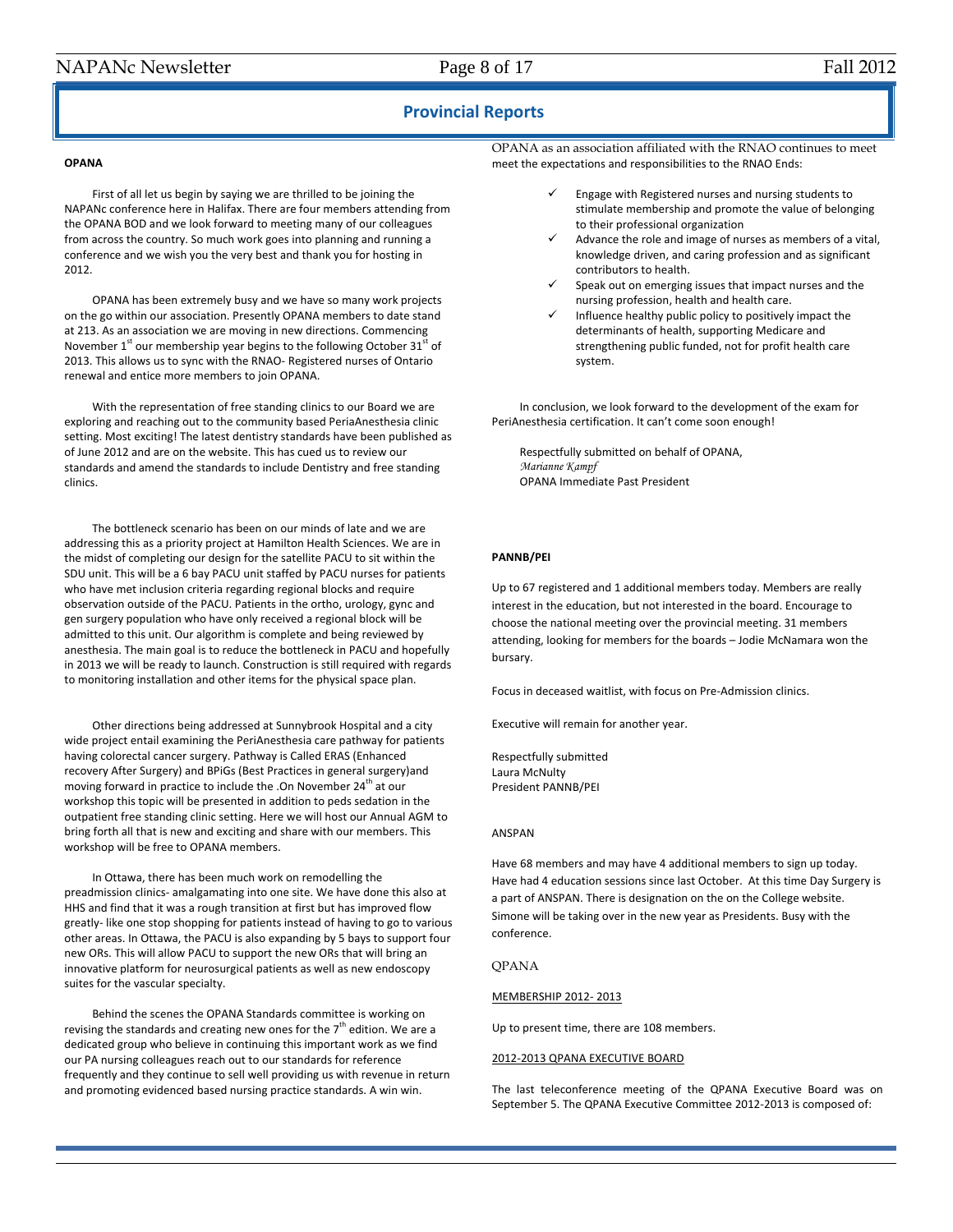### NAPANc Newsletter Page 9 of 17 Fall 2012

- President: Thao Le
- Vice-president: Anne-Aliette Imbeault
- Secretary: Lina Porco
- Treasurers: Rafaelina Porco, Linda Alexander
- General Members: Bernard Bachaalany, Julie Landry-Lévesque, Lucie Martineau, Tamlyn Wall, Doris Matajic, Elvie Parayno,

#### QPANA 20<sup>th</sup> ANNUAL CONFERENCE

The organization of the 2013 QPANA annual conference has been started. It will be in Laval City. The theme is: "Soyons ouvert aux nouveaux défis – Open to new challenges".

#### PROMOTING OF THE NATIONAL STANDARDS

QPANA continue to promote the second edition of the National Standards for Practice in PeriAnesthesia Nursing.

#### PROMOTING AND SUPPORTING THE NATIONAL CERTIFICATION

QPANA is proud to have the opportunity to actively participate in the certification process in collaboration with the NAPANc, Canadian Nurses Association and other colleagues across the country. Up to present time, QPANA is in the Exam and Competency Committees.

The news regarding the update on the National Perianesthesia Nursing Certification was announced in the QPANA's annual conference, QPANA Bulletin and on QPANA's web site and Facebook page.

Kind regards,e

QPANA President and National Representative

#### **MAPAN Presidents Report**

Membership is stable at over 60 members. This may be due to more enthusiasm. Had good attendance at their first workshop. Will be starting a journal club (Mel Connors will be running), and are planning another activity. Has a new Secretary – Janet Snow. The College has not been able to identify PA as a speciality, the college has stated that it is CIHI. The College has indicated that they need to define their role with CNA.

#### PANGS

Conference September 27. Had STARS do a presentation and case study. There are some concerns regarding the change in practice from the College of Physicians and Surgeons. This will have an impact on the practices of the RN. There is work to be done with Day Surgery nursing in PANGS. Membership is down in 2013, but these members will help with the National Conference.

#### PANBC

PANBC is growing strong and so far has had a great year. Our paid membership to date for 2012 has reached 70 but memberships are still coming in with our upcoming conference Nov 3 2012. This is fantastic news; we are growing slowly and are gathering support in BC.

Our provincial contract was up in April 2012. The BC RN's are in the process of voting in a new contract. It will be interesting how things turn out. Some of the main issues at hand are: extended work weeks, workload, job

#### PANGS

Conference September 27. Had STARS do a presentation and case study. There are some concerns regarding the change in practice from the College of Physicians and Surgeons. This will have an impact on the practices of the RN. There is work to be done with Day Surgery nursing in PANGS. Membership is down in 2013, but these members will help with the National Conference.



If you can't afford a doctor, go to an airport - you'll get a<br>free x-ray and a breast exam, and; if you mention Al Qaeda, you'll get a free colonoscopy.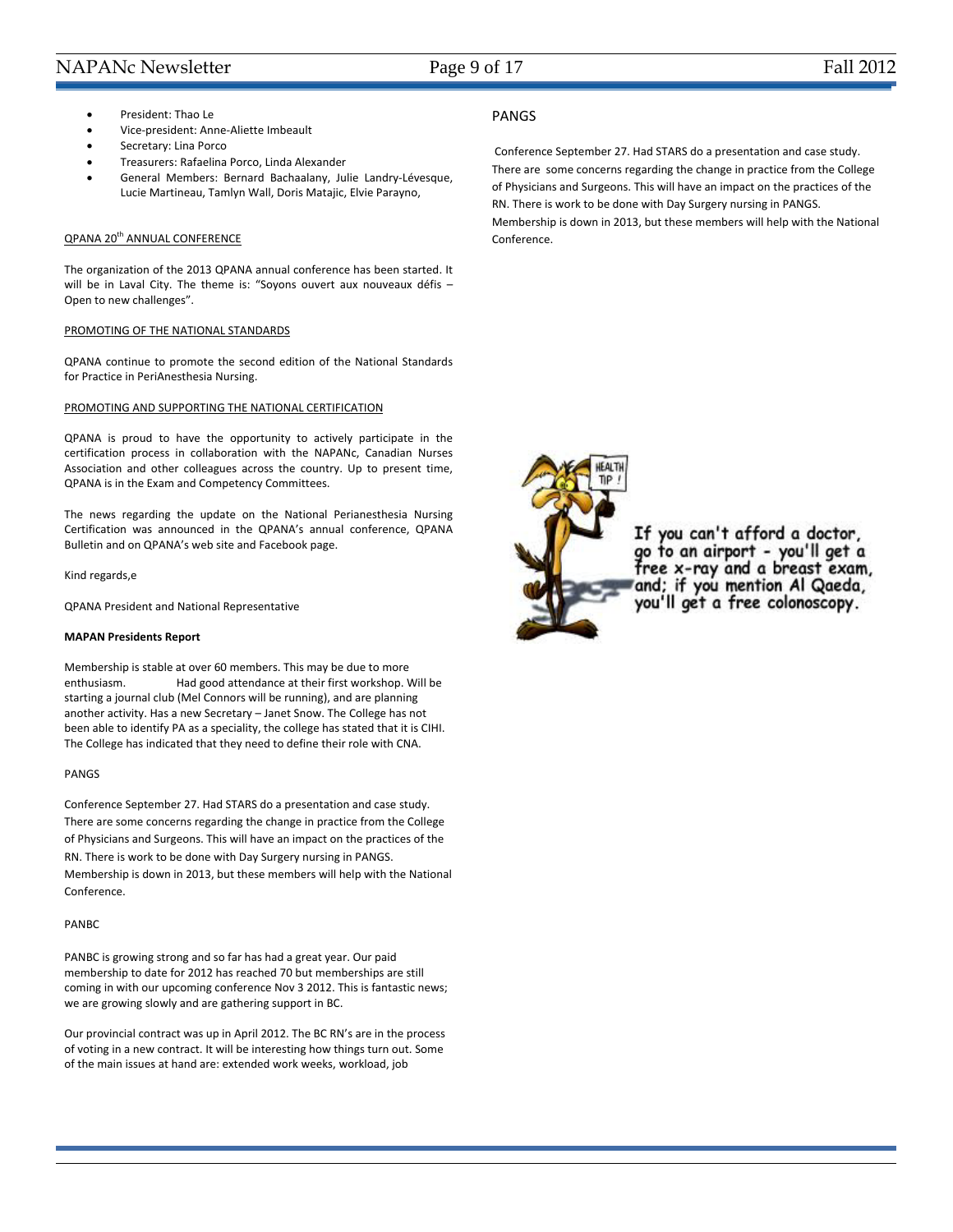### NAPANc Newsletter Page 10 of 17 Fall 2012

### PANBC

PANBC is growing strong and so far has had a great year. Our paid membership to date for 2012 has reached 70 but memberships are still coming in with our upcoming conference Nov 3 2012. This is fantastic news; we are growing slowly and are gathering support in BC.

Our provincial contract was up in April 2012. The BC RN's are in the process of voting in a new contract. It will be interesting how things turn out. Some of the main issues at hand are: extended work weeks, workload, job security, compensation, community nursing, benefits, violence, mental health and professional issues. These are newly addressed in our proposed provincial agreement. The ratification vote is on October 18 2012.

It is nice to see that in the PACU's across BC, already maintain safe patient standards thanks to NAPANc and ASPAN standards. Our standards are holding strong and are being supported by our unions. Thank you to all the nurses who stand up for safe patient care. We are trying to keep strong. It is more important now than ever as private clinics offering conscious sedation are creeping into the health authorities. Units are being created to save money and provide patient care but qualified RN's to care for these patients are not being provided. The definition of General Anesthesia vs conscious sedation is very controversial and being abused in general. We must stand strong as PeriAnesthesia Nurses to protect our patients.

We are meeting by Skype weekly planning for our Nov  $3^{rd}$  Educational Day. It will be called "Climbing the Mountains of Safe Patient Care".

Topics include;

- Obstetrical Crisis in the PACU
- Choice of Anesthesia, does it impact patient outcomes?
- Difficult Airway management
- T'3's not for me
- Nerve Blocks and Perineural
- Urology Pearls for the PACU RN.

We are very excited and looking forward to the day. Our guest speaker is Dr. Laugh. He promises to end the day with a fun and happy ending. We will keep people laughing right into our AGM that is to follow.

We will be holding a new election at our AGM and hope to name our new Executive.

Presently are 2012 executive is as follows:

Lorna Jensen-President Vacant- President Elect Ingrid Harrison- Secretary Vacant-Secretary Elect Marylou Dresher-Treasurer/Registrar

Christine Jerrett-Regional Representative

Solrun Chong-Advisor

Peggy Lee- Advisor

I am looking forward to the National Conference in Nova Scotia and I would like to thank all who were involved organizing and planning this event for all PACU RN's in Canada

Yours truly,

Lorna Jensen

PANBC President

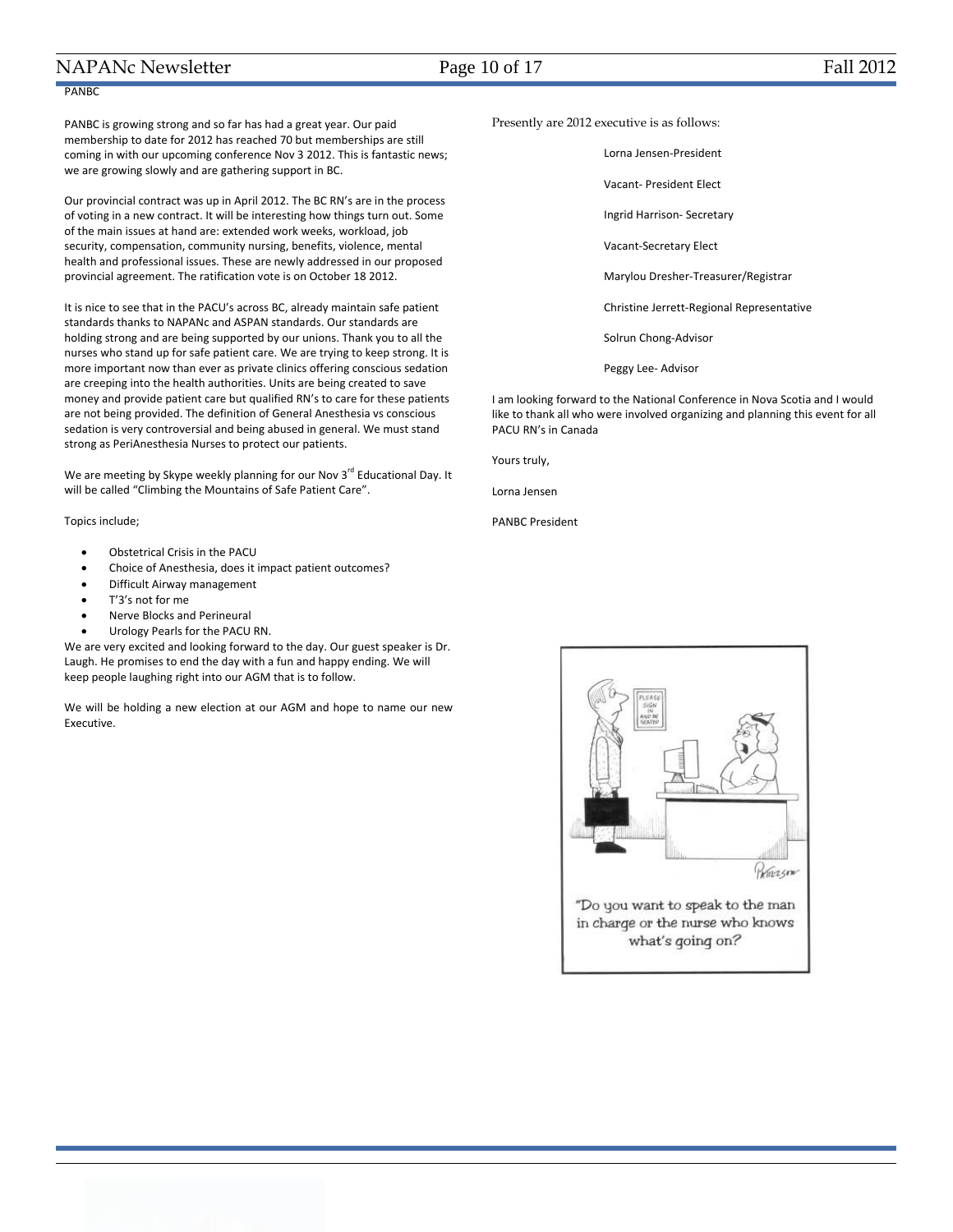## NAPANc Newsletter Page 11 of 17 Fall 2012

## About ICPAN



In 2008, during an annual meeting of the British Anaesthetic & Recovery Nurses Association (BARNA), several international nurse colleagues socialising in a London pub began to discuss the possibility of hosting a collaborative global conference that would include participation from other associations. The Past President of the American Society of PeriAnaesthesia Nurses (ASPAN) and the BARNA Chairperson agreed to give this idea a try. In early 2009, the ASPAN Past President contacted the President of the National Association of PeriAnaesthesia Nurses, Canada (NAPANc) and the Chairperson of the Irish Anaesthetic & Recovery Nurses Association (IARNA) to inquire if each would be interested in creating an International Conference for PeriAnaesthesia Nurses (ICPAN). The response was a resounding "YES!" A first meeting was held during the April 2009 ASPAN National Conference in Washington, D.C., and exploratory planning began.

Amazingly, just a short time later, the first ICPAN was hosted by NAPANc in Canada's largest city, Toronto. The 2011 organising committee, comprising volunteer chairpersons from the four associations, was eventually augmented by newly found international colleagues through extensive virtual outreach. The enthusiasm and anticipation surrounding this event was incredible! In October 2011, over 500 eager delegates and exhibitors arrived from all corners of the globe to attend. The dream of uniting global perianaesthesia / anaesthetic and recovery nursing practitioners was realised and embodied the inaugural conference slogan, "Many Practices … Just One World." Today, a fledgling ICPAN organisation exists with more professional nursing organisations and colleagues becoming involved, each working toward establishment of an enduring collaborative global networking group.

# Converging Practice ~ Celtic Style

It is extremely fitting that the Irish Anaesthetic and Recovery Nurses Association (IARNA) will host the next ICPAN, as 2013 has been named ["The Year of the Gathering."](http://www.icpanconference.com/index.php/the-gathering/) Our "gathering" of delegates, from all areas of perianaesthesia/anaesthetic and recovery nursing, will meet at City West venue just outside Dublin City. Following the huge success of the 2011 Inaugural Conference in Toronto, Ontario, Canada, exhibitors and potential delegates are already actively seeking information and are quite excited that we will host in Ireland's capital.

The medieval city of Dublin eagerly extends a warm welcome to delegates from across the globe! As a rising star in the worldwide stage of meeting and conference destinations, Dublin is an exciting, safe and inspirational city that naturally combines contemporary and historic, modern and traditional, and all with a characteristically laid back Irish quality. A dedicated multinational organising committee is preparing an exciting educational programme which reflects current trends in perianaesthesia nursing. The Irish people are renowned for "having the craic" (having fun), so we are planning a lively social programme to keep you entertained during leisure time. This website will be the central point for information and communication, so please revisit regularly and 'Like' our Facebook page for details of the conference. Céad Míle Fáilte go hÉirinn (A hundred thousand welcomes to Ireland)! Ann Hogan,

IARNA Chairperson



**International Conference** for PeriAnesthesia Nurses

2013. Dublin

To Register: [http://www.icpanconference.com](http://www.icpanconference.com/) 

Let's keep the sharing happening internationally by having a great show from Canada.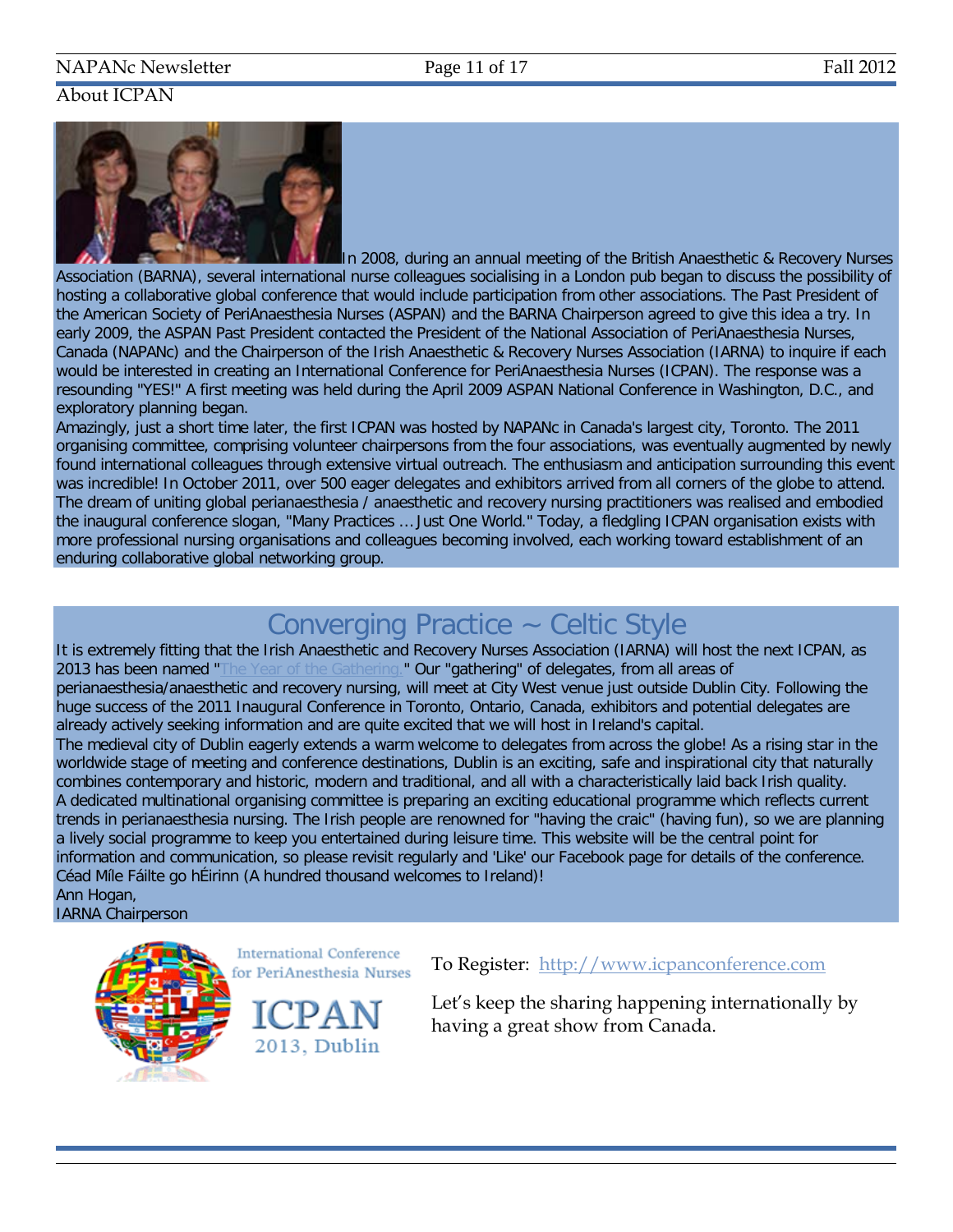Congratulations to Charlotte Williams from Victoria General Site of QE11 in Nova Scotia. She was the winner of a copy of



the NAPAN© Standards.

Congratulations to the 9 Recipients from each of the 9 Provincial associations who received NAPANc Bursaries for the Nova Scotia Conference. Left to right, Deb Bottrell, ON, Cleopatra Ashby, QC, Sarah White, NS, Nasrin Kherani, BC, Fran Langevin, SK, Jody McNamara, NB. Missing from photo: Bryan Clarke, AB Sth, Chris Douglas, AB Nth, Jeanette Snow, MN.

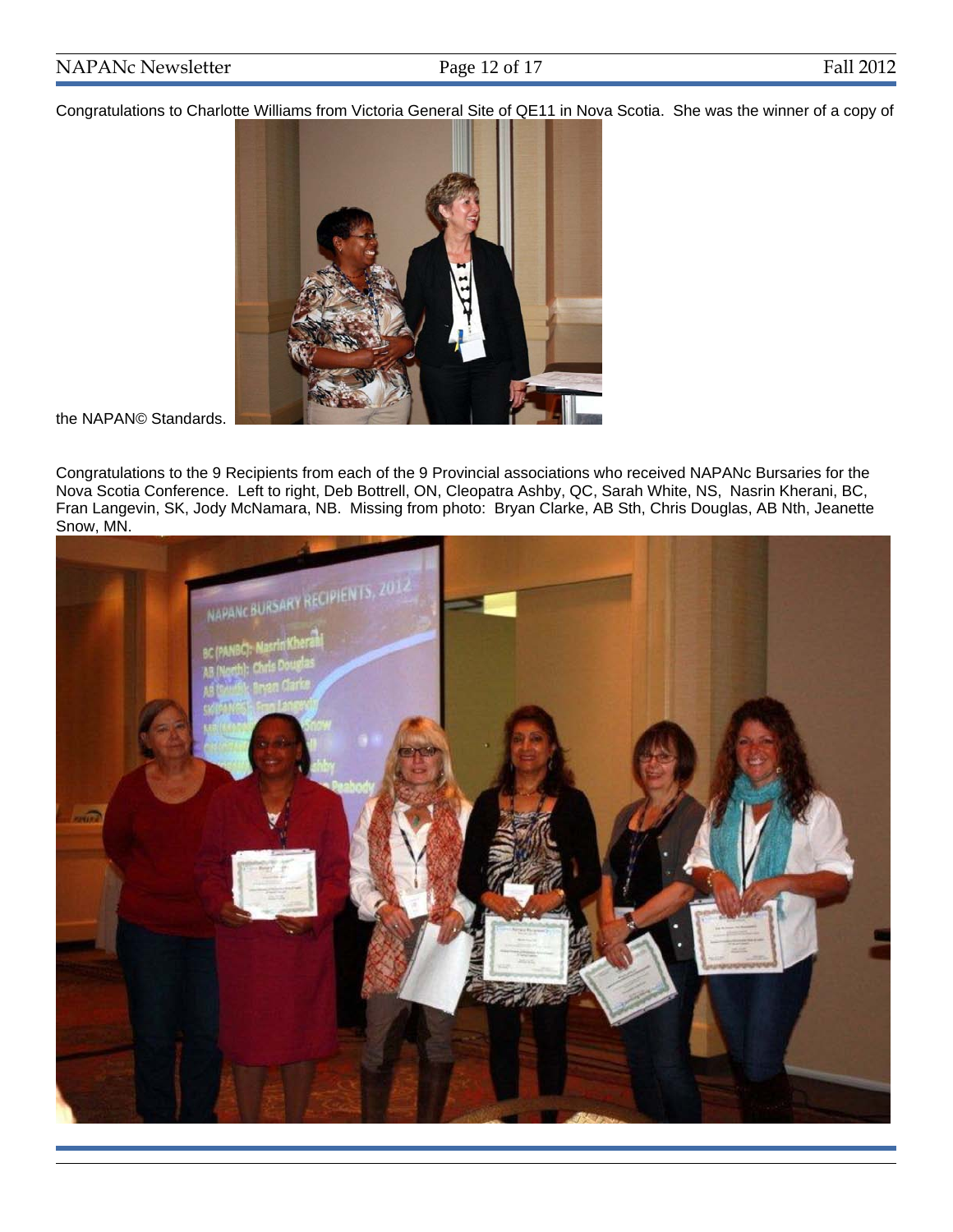

## PACU Certification

The development of the Certification Examination with the Canadian Nurses Association (CNA) is underway! Over 50 volunteers (PeriAnesthesia Nurses from across Canada) have generously donated their time and have committed to this task.

Arrangements are underway and in the fall of 2012, volunteers will be required to travel to Ottawa to develop competencies, over a 5 day period. This not only requires that these generous volunteers give of their time, but they will also have travel and accommodation costs to recover.

There will be many other expenses incurred by our Volunteers. Won't you assist them with their financial obligations so that they may concentrate on developing our Certification Examination?

All donors to this cause will be recognized in the NAPANc newsletters, on this website (see list below), and in the Certification Study Guide. Receipts for all donations will be issued.

To see information regarding Certification, please go to this link: [Certification for PeriAnesthesia Nurses of Canada](http://www.napanc.org/education/certification-examination)

To read more about donations for Certification, please read this letter: [NAPANc Letter to Donors for Certification.](http://www.napanc.org/assets/Forms/NAPANc%20Letter%20to%20Donors%20for%20Certification%20Fundraising%20Final.pdf)

To donate money or other valuable items (hotel accommodation, travel vouchers i.e. train, bus, airline, gasoline vouchers, food/restaurant vouchers, etc.) please print the following form and mail or fax to the address indicated: [NAPANc Certification Donors](http://www.napanc.org/assets/Forms/NAPANc%20Certification%20Fundraising%20Donor%20Pledge%20Form.pdf)  [Pledge Form](http://www.napanc.org/assets/Forms/NAPANc%20Certification%20Fundraising%20Donor%20Pledge%20Form.pdf) or purchase [a Mountie Bear](http://www.napanc.org/assets/Publications/Mountie%20Bears%20Advertisement.pdf) or [T-shirt](http://www.napanc.org/assets/Publications/T-Shirt%20Advertisement.pdf) from our recent Inaugural International Conference (click on the link provided to order yours). Proceeds will go towards Certification expenses. *Thank you in advance for your generous donation!* 

#### **NAPANc would like to thank the following** *Donors for Certification of PeriAnesthesia Nurses of Canada* **for their generous contributions Most Recent Donations, 2012**:

Mariola Brady, Mary Lou Drescher, Sue Kroes, Lya Lamb, Alain Vienneau, Janet Shaughnessy, Laura Van Loon, Paula Ferguson, Thao Le

Department of Anesthesia, Health Sciences Centre, St.John's NL

Dawson & Associates, Marketing Services, Kitchener, Ontario

PeriAnesthesia Nurses of British Columbia (PANBC)

PeriAnesthesia Nurses of Alberta: both North and South Chapters (PANA-nac and PANA-sac)

PeriAnesthesia Nurses Group of Sasketchewan (PANGS)

Manitoba Association of PeriAnesthesia Nurses (MAPAN)

Ontario PeriAnesthesia Nurses Association (OPANA)

Quebec PeriAnesthesia Nurses Association (QPANA)

PeriAnesthesia Nurses of New Brunswick and Prince Edward Island (PANNB/PEI)

Association of Nova Scotia's PeriAnesthesia Nurses (ANSPAN)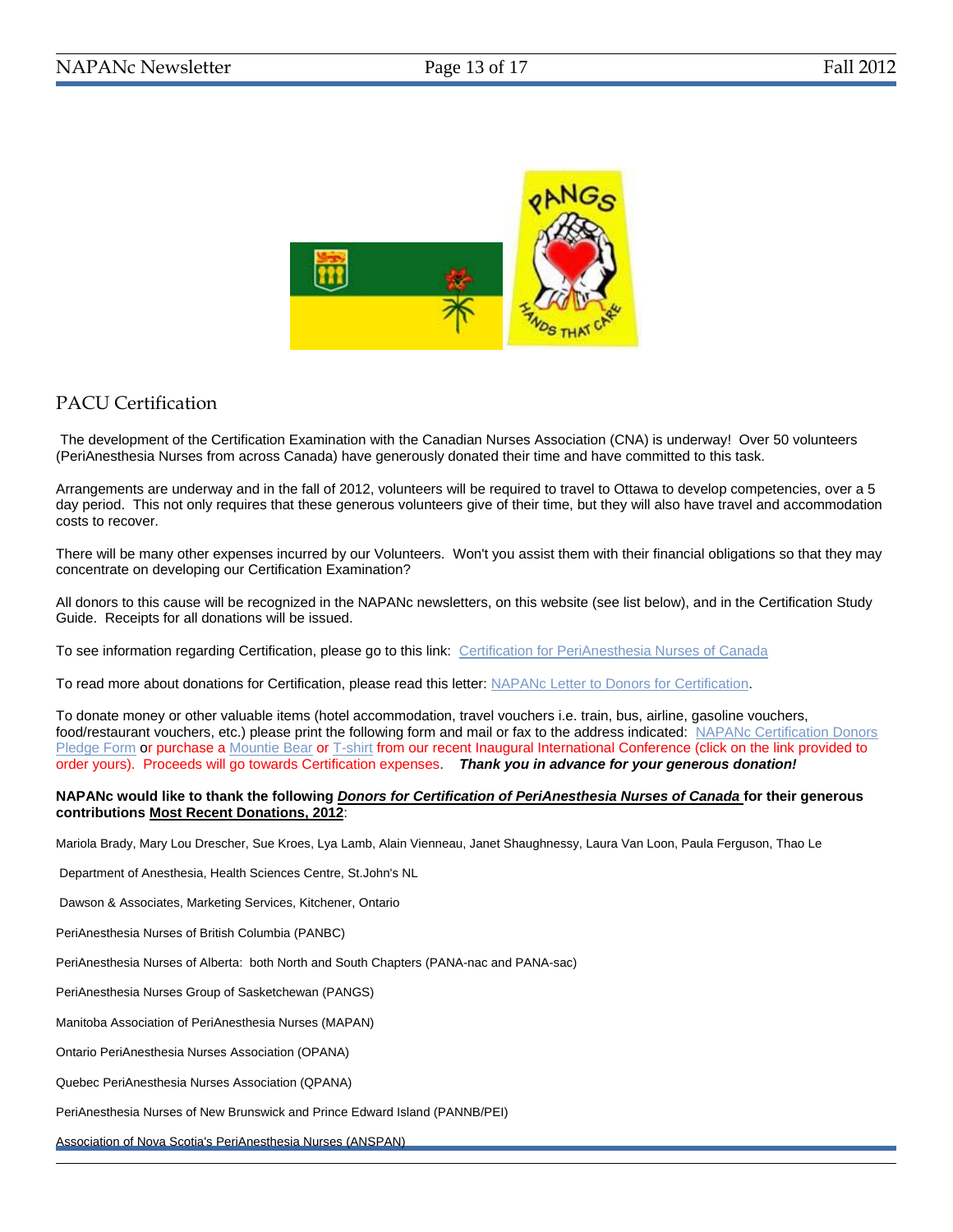# **NAPAN© Contacts**

| <b>EXECUTIVE</b>                                                         |                                      |                                        |  |
|--------------------------------------------------------------------------|--------------------------------------|----------------------------------------|--|
| Paula Ferguson                                                           | President                            | info@napanc.org                        |  |
| Laura McNulty                                                            | President-Elect                      | mcnultyl@nb.sympatico.ca               |  |
| Louisa Bartlett                                                          | Secretary                            | louisabartlett@shaw.ca                 |  |
| Laurel Archer                                                            | Treasurer                            | laurelarcher@shaw.ca                   |  |
| Laura Van Loon                                                           | Immediate Past-President             | Ivanloon2001@yahoo.com                 |  |
| Vacant                                                                   | Secretary - Elect                    |                                        |  |
| Vacant                                                                   | Treasurer - Elect                    |                                        |  |
| <b>BOARD OF DIRECTORS: PROVINCIAL PRESIDENTS / JURISDICTION CONTACTS</b> |                                      |                                        |  |
| Lorna Jensen                                                             | President, PANBC (BC)                | Darren6@telus.net                      |  |
| Dory Glaser                                                              | President, PANA-SAC (AB South)       | Dory.glaser@albertahealthservices.ca   |  |
| Angela Winter                                                            | President, PANA-NAC (AB North)       | Angela.winter@albertahealthservices.ca |  |
| Kathy Jellow                                                             | President, PANGS (SK)                | K.jellow@sasktel.net                   |  |
| <b>Fran Coates</b>                                                       | President, MAPAN (MB)                | Fdcoates@shaw.ca                       |  |
| Marianne Kampf                                                           | Immediate Past President, OPANA (ON) | Kampf@hhsc.ca                          |  |
| Thao Le                                                                  | President, QPANA (QC)                | info@aipaq.org                         |  |
| Maureen Landry                                                           | President, ANSPAN (NS)               | mmp.landry@ns.sympatico.ca             |  |
| Laura McNulty                                                            | President, PANNB/PEI (NB/PEI)        | mcnultyl@nb.sympatico.ca               |  |
| Daphne Whalen-Brake                                                      | Newfoundland/Labrador                | daphne.whalenbrake@easternhealth.ca    |  |
| Sally MacDougall                                                         | <b>Northwest Territories</b>         | smacdougall@theedge.ca                 |  |
| Vacant                                                                   | Yukon                                |                                        |  |
| Vacant                                                                   | Nunavut                              |                                        |  |
| <b>COMMITTEES &amp; CHAIRPERSONS</b>                                     |                                      |                                        |  |
| Marion Power,                                                            | Conference Co-Chair, 2012            | bluenosenurse@yahoo.ca                 |  |
| Maureen Landry NS                                                        | Conference Co-Chair, 2012            | mmp.landry@ns.sympatico.ca             |  |
| Kathy Jellow, SK                                                         | Conference Chair, 2014               | k.jellow@sasktel.net                   |  |
| Marion Power, NS                                                         | Standards Co-Chair, 2011             | bluenosenurse@yahoo.ca                 |  |
| Laura Van Loon, SK                                                       | Standards Co-Chair, 2011             | Ivanloon2001@vahoo.com                 |  |
| Paula Ferguson, ON                                                       | <b>Website Chair</b>                 | info@napanc.org                        |  |
| Colleen Archbold, BC                                                     | <b>Newsletter Editor</b>             | cdarchbold@telus.net                   |  |
| Paula Ferguson, ON                                                       | <b>Executive Chair</b>               | info@napanc.org                        |  |
| Laura Van Loon, SK                                                       | <b>Fundraising Chair</b>             | Ivanloon2001@yahoo.com                 |  |
| Laura Van Loon, SK                                                       | Nominations Chair                    | Ivanloon2001@yahoo.com                 |  |
| Paula Ferguson, ON                                                       | International Conference, 2011       | info@napanc.org                        |  |
| Paula Ferguson, ON                                                       | Certification Committee, 2009-2014   | info@napanc.org                        |  |
| Laura Van Loon, SK                                                       | International Representative, 2012   | Ivanloon2001@yahoo.com                 |  |

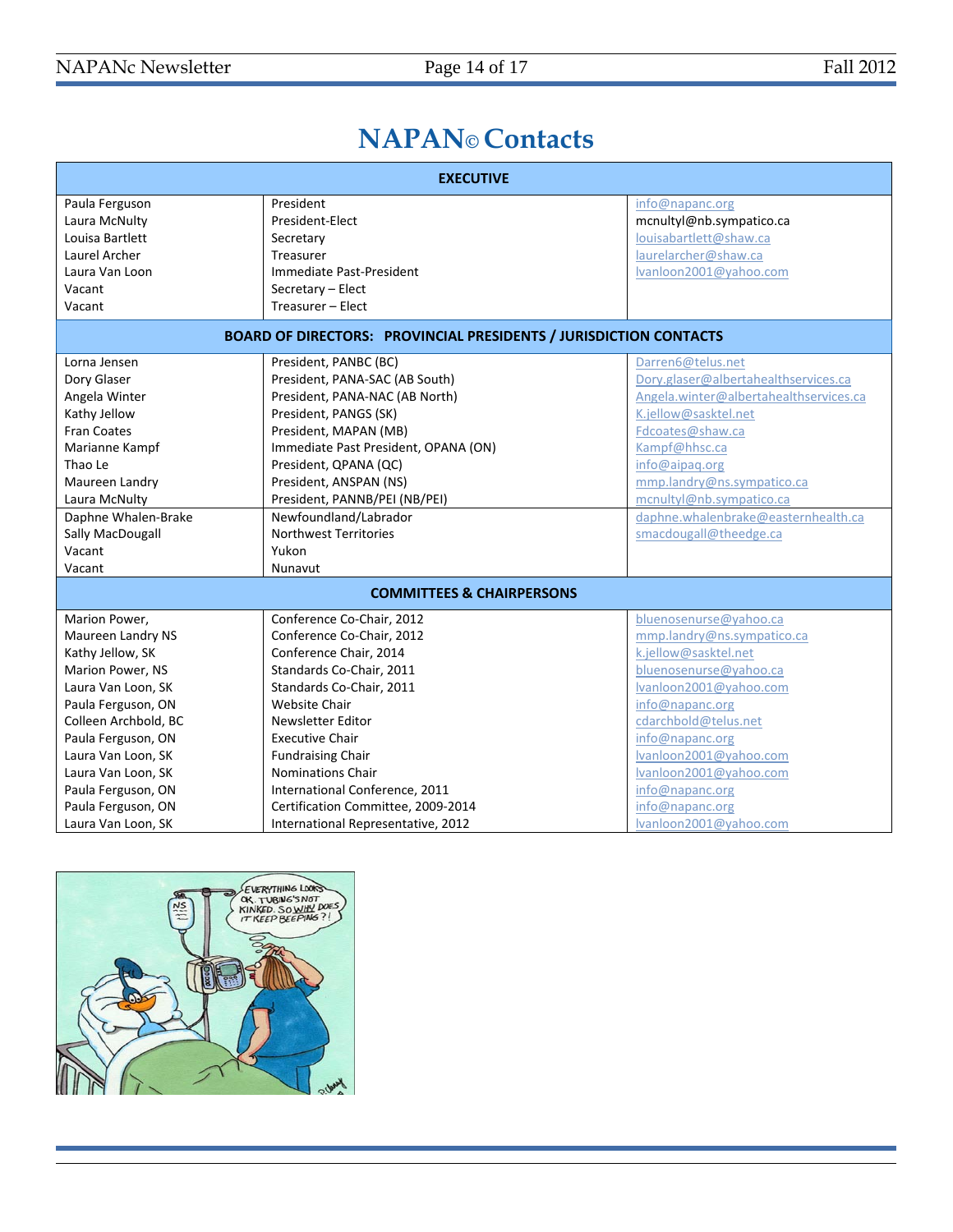

More NAPANc Conference 2012 Photos

The board was piped in on the first day.

Saturday night comedian.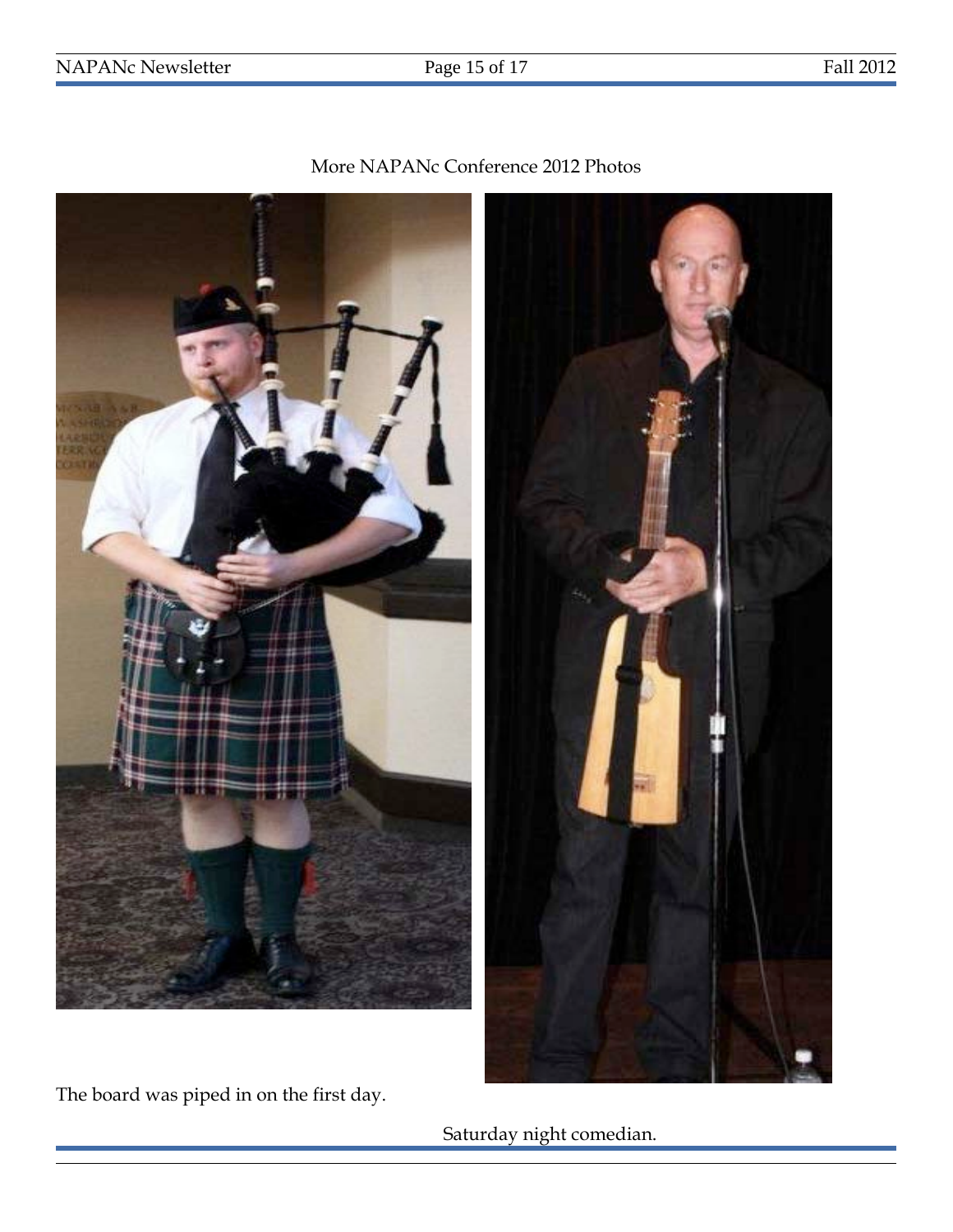Congratulations to Marion Power and Maureen Landry, co-chairs of the Nova Scotia conference committee for a great time.



Great door prizes.

Opening Keynote speaker: Chris Powers Competency Committee, Certification: November, 2012